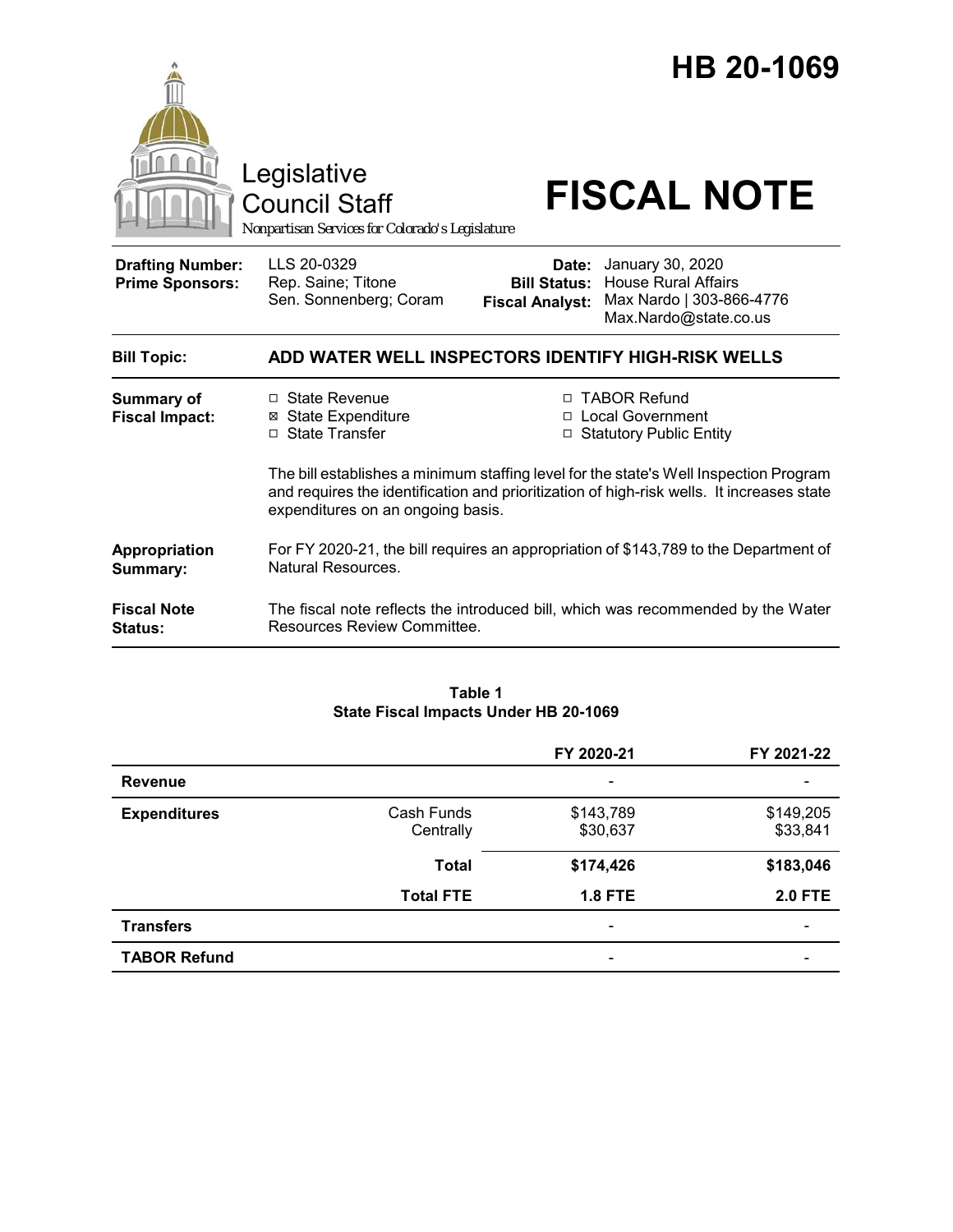January 30, 2020

# **Summary of Legislation**

The bill establishes a minimum staffing level for the state's Well Inspection Program and requires the identification and prioritization of high-risk wells.

The bill requires that the Division of Water Resources in the Department of Natural Resources employ at least four inspectors to monitor water well construction and pump installation. At least one inspector must be primarily concerned with Water Division 1 (South Platte River), and one inspector must be primarily concerned with Water Division 2 (Arkansas River).

The bill directs the State Board of Examiners of Water Well Construction and Pump Installation Contractors to promulgate rules by November, 1, 2020, for identifying high-risk wells that should be prioritized for inspection. The program is directed to follow these rules for identifying high-risk wells and prioritize the inspection of these wells.

## **Background**

Constructing new wells requires a permit from the Division of Water Resources. The current statutory permit fee for most well types is \$100, \$40 of which is deposited into the Well Inspection Cash Fund, with the remainder deposited into the Water Resources Cash Fund. In FY 2017-18, about 4,000 new wells were constructed, 310 of which were inspected by the program's staff.

## **State Expenditures**

The bill increases state expenditures by \$174,426 and 1.8 FTE in FY 2020-21, and \$183,046 and 2.0 FTE in FY 2021-22 and future years. These expenditures are shown in Table 2 and described below.

|                                        | FY 2020-21     | FY 2021-22     |
|----------------------------------------|----------------|----------------|
| <b>Department of Natural Resources</b> |                |                |
| <b>Personal Services</b>               | \$109,769      | \$119,747      |
| Capital Outlay                         | \$12,400       |                |
| <b>Operating Expenses</b>              | \$17,700       | \$17,700       |
| Vehicle Lease Payments                 | \$3,920        | \$11,758       |
| Centrally Appropriated Costs*          | \$30,637       | \$33,841       |
| <b>Total Cost</b>                      | \$174,426      | \$183,046      |
| <b>Total FTE</b>                       | <b>1.8 FTE</b> | <b>2.0 FTE</b> |

#### **Table 2 Expenditures Under HB 20-1069**

 *\* Centrally appropriated costs are not included in the bill's appropriation.*